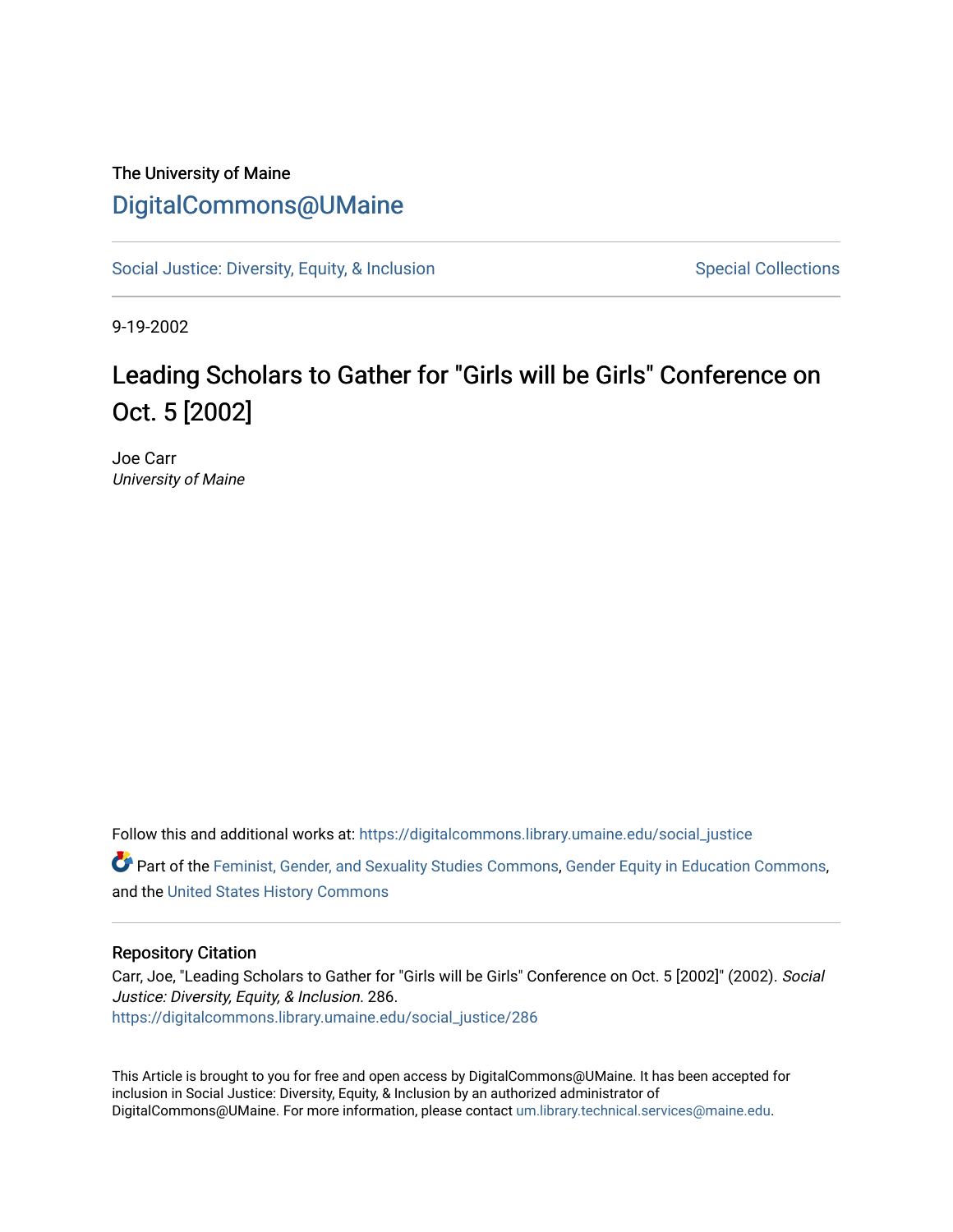The Wayback Machine - https://web.archive.org/web/20040327165558/http://www.umaine.edu:80/News/Arc…



## **Leading Scholars to Gather for "Girls Will Be Girls" Conference on Oct. 5**

Sept. 19, 2002 **Media contact: Joe Carr at (207) 581-3571**

ORONO – Six of the nation's leading scholars on girls' psychological development, health and education will gather at the University of Maine for a conference, "Girls Will Be Girls? Aggression, Sexuality and Body Image," on Saturday, Oct. 5 from 8 a.m.-4:30 p.m. at the Maine Center for the Arts.

Educators, social workers, parents, nurses, counselors, health care workers, service providers and girls will benefit from the conference, which will address issues such as aggression, sexuality, dressing provocatively, bullying, living dangerously and fighting.

"Recently, there has been a lot of hype about girls' issues such as bullying and aggression," says Sharon Barker, director of UMaine's Women's Resource Center. "It tends to be descriptive and to oversimplify the problems, and it doesn't examine the systemic role society is playing in perpetuating these behaviors. The conference will help us gain a deeper understanding of the problems and how we can solve them."

The registration fee for the conference is \$35 and \$8 for students. Registration forms are available at [www.wrc.umaine.edu](https://web.archive.org/web/20040327165558/http://www.wrc.umaine.edu/) or by calling the Women's Resource Center at 581-1508. Those who cannot afford the conference fee may contact the Women's Resource Center for information about scholarship assistance.

The conference is sponsored by the American Association of University Women (AAUW) Educational Foundation, Hardy Girls Healthy Women, the Maine Women's Health Campaign, the American College of Nurse-Midwives and Women's Week. The founding sponsors of Women's Week are Eastern Maine Healthcare, the Bangor-Brewer YWCA and WLBZ-TV; a supporting sponsor is the *Bangor Daily News*.

The conference is taking place during Women's Week, which is scheduled for Oct. 1-8. Women's Week consists of events such as lectures, a health fair, a road race, conferences and a show by comedian Lily Tomlin on Friday, Oct. 4 at 8 p.m. at the Maine Center for the Arts.

The conference is part of the Women's Resource Center's ongoing Girlfighting Project. The project brought Lyn Mikel Brown, an associate professor of women's studies education and human development at Colby College, to UMaine as a 2000-2001 scholar-in-residence. Brown, whose scholar-in-residence appointment was funded by the AAUW Educational Foundation, is among the conference presenters.

While at UMaine, Brown completed research for her forthcoming book, "Girlfighting: Betrayal, Teasing and Rejection Among Girls." She is the author of "Raising Their Voices: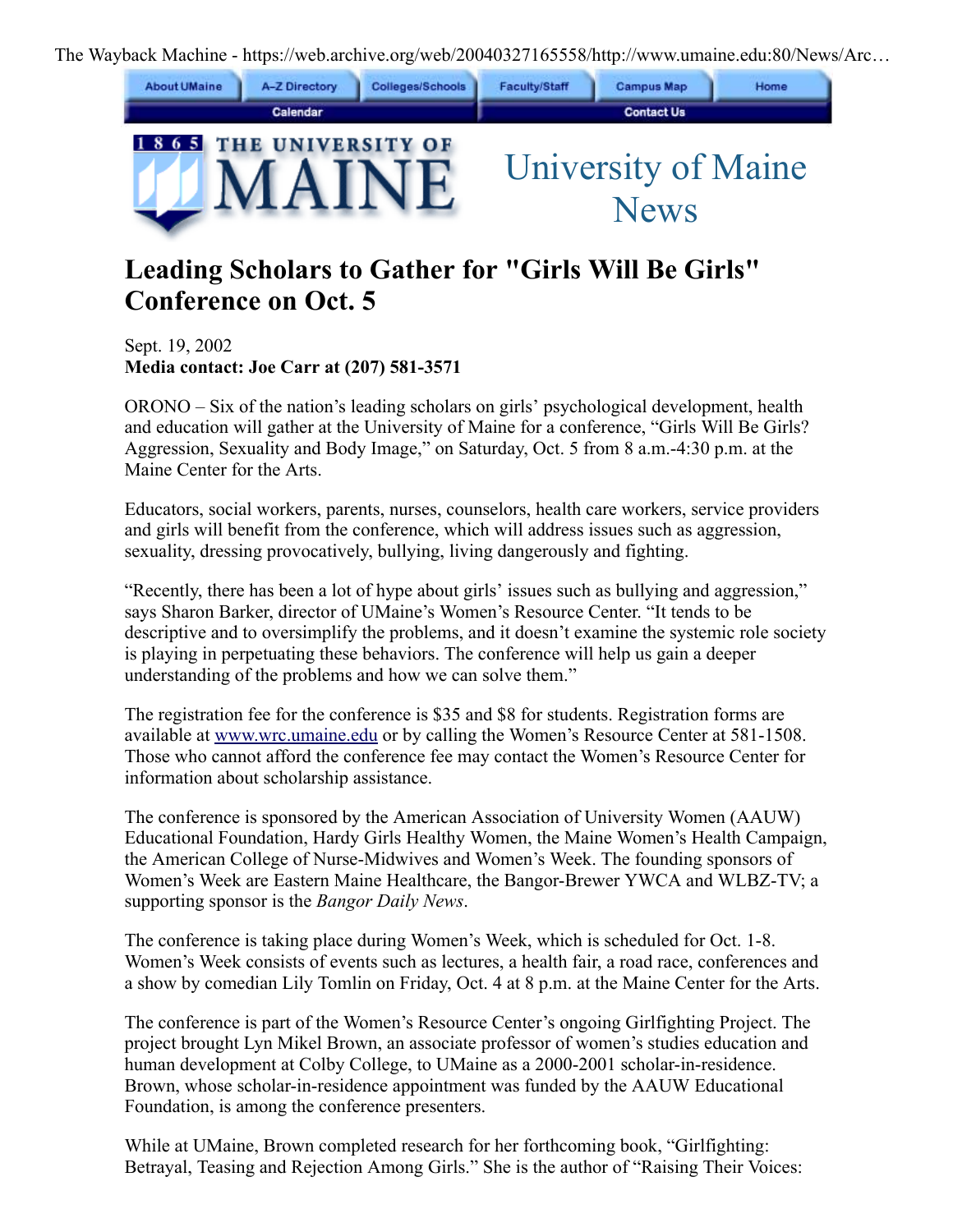The Politics of Girls Anger," and co-authored "Meeting at the Crossroads: Women's Psychology and Girls' Development," with Carol Gilligan. She is co-creator of Hardy Girls Healthy Women, a nonprofit whose mission is to empower girls and women in central Maine.

"The objective of the Girlfighting Project has been to support and advance innovative and effective gender equity policies and programs by providing girls, adults, policy makers and practitioners with accessible information about how gender stereotypes and unequal power relations strain or damage girls' relationships with each other. At the conference, scholars will share their research with each other and the people of Maine, inviting all of us to participate in the conversation about these issues," Barker says.

The conference presentations will be in a conversational style, with two sessions in which three scholars talk with each other about their work and invite audience participation.

The Diversity Coalition, a group of girls from the mid-coast area that uses interactive theater to explore girls' issues, will also present "Girls Voices." Books recommended by the conference presenters will be available to purchase at the conference.

"Together, we'll discuss ways to create safe spaces for girls to critique media images and myths, to work toward solidarity with other girls and to live healthier lives," Barker says.

Barker says that scholars were attracted to the event at UMaine because of the innovative work that is being done with girls on-campus and around the state. Barker cites the growth of grassroots groups such as Girls Talk in Old Town, Aroostook Sisters-In-Sight, Hardy Girls Healthy Women in Waterville, Mainely Girls in Camden, Edge in Auburn and the Gender Project through UMaine Cooperative Extension in York County as examples.

"It really speaks to the high level of work that is going on in Maine that top researchers from around the country are presenting their work here. The programs that we have in the state of Maine are models of influence for others around the country, contributing a wealth of information about different approaches and strategies for dealing with girls' issues," Barker says.

A follow-up meeting for service providers will be scheduled after the conference. This will give service providers further support in implementing new practices.

Other scholars who will be participating are:

- Sharon Lamb, a clinical and developmental psychologist and professor of psychology at Saint Michael's College. She has published widely in the fields of moral development, girls' development, and abuse and victimization. She is the author of "The Trouble With Blame: Victims, Perpetrators and Responsibility," and "The Secret Lives of Girls: What Good Girls Really Do."
- Mary Madden, an assistant research professor at UMaine. Madden's research examines the ways in which rural Maine girls negotiate their sexuality in relationship to middle class conventions of femininity. She spent 14 years as an educator in sexual education and is co-author of "Promoting Healthy Sexuality: A Curriculum for Classroom Teachers.
- Deborah L. Tolman, a senior research scientist and director of the Gender and Sexuality Project at the Center for Research on Women at Wellesley College. Her research focuses on female adolescent sexuality and includes the development of the Adolescent Femininity Ideology Scale and a study of female and male adolescent sexual health. She is author of the forthcoming book "Dilemma of Desire."